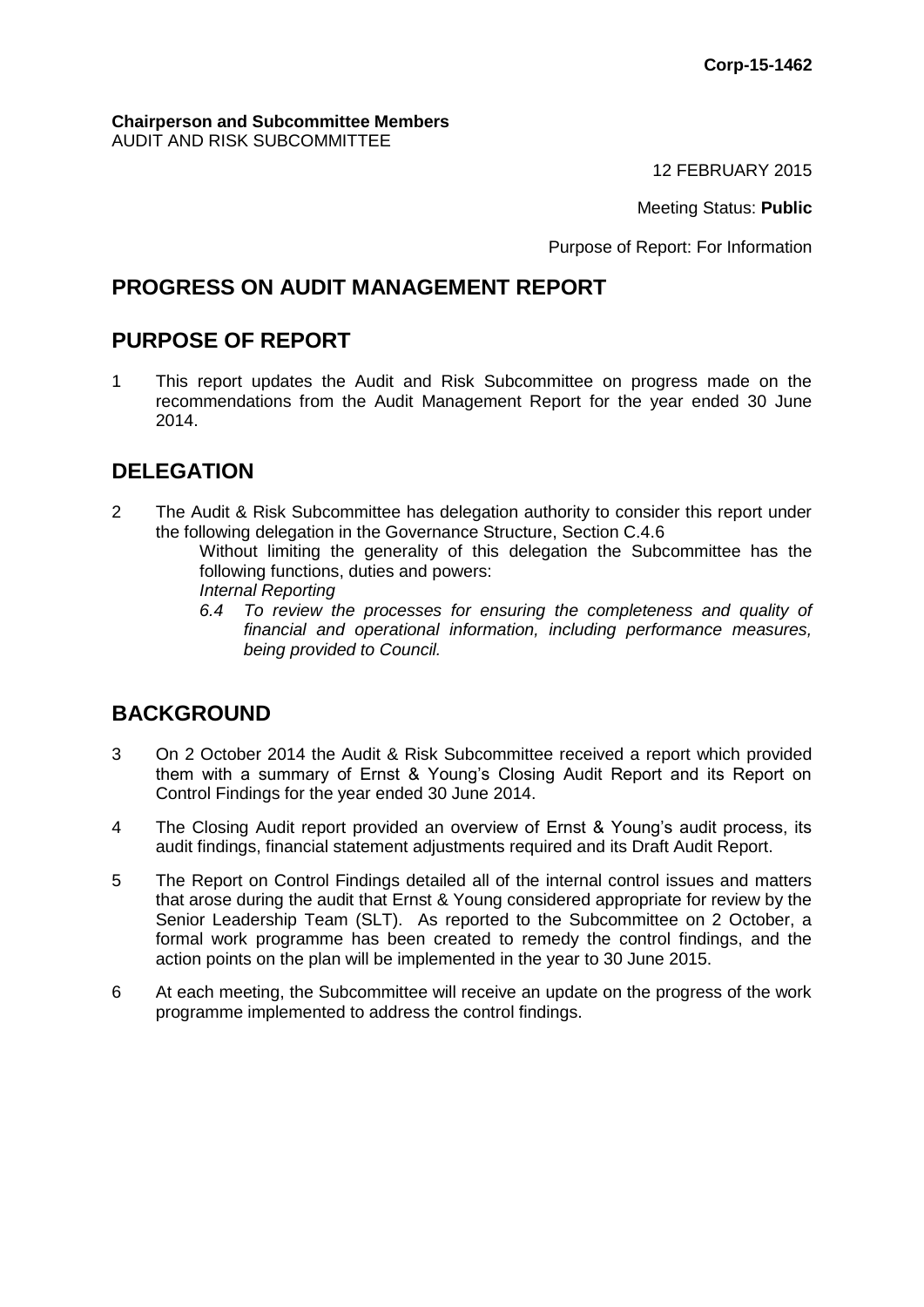## **CONSIDERATIONS**

#### **Issues**

- 7 Ernst & Young identified 11 issues during its audit of the 2014 Annual Report that it considers appropriate for review by SLT.
- 8 None of the issues identified were considered to be high risk, requiring immediate corrective action however three of the issues were rated as moderate, requiring substantial improvement, ideally within 6 months. The remaining eight issues were classed as low risk, requiring corrective action to be implemented within 6 to 12 months.
- 9 The work programme, a consolidated report comprising Ernst & Young's recommendations and Council's action plan for addressing each finding, and the progress to date, is attached.

#### Financial Considerations

10 There are no financial considerations.

#### Legal Considerations

11 There are no legal considerations.

#### Policy Implications

12 One of the audit findings relates specifically to all policies being reviewed in a more timely fashion. A review of all Council policies has commenced and all corporate policy updates are targeted to be completed in 2015 and will be reviewed at least every five years or more frequently if considered prudent to do so.

### Tāngata Whenua Considerations

13 There are no tāngata whenua considerations.

## **SIGNIFICANCE AND ENGAGEMENT**

14 This matter has a low level of significance under the Council policy.

#### Publicity Considerations

15 There are no publicity issues to be considered at this stage.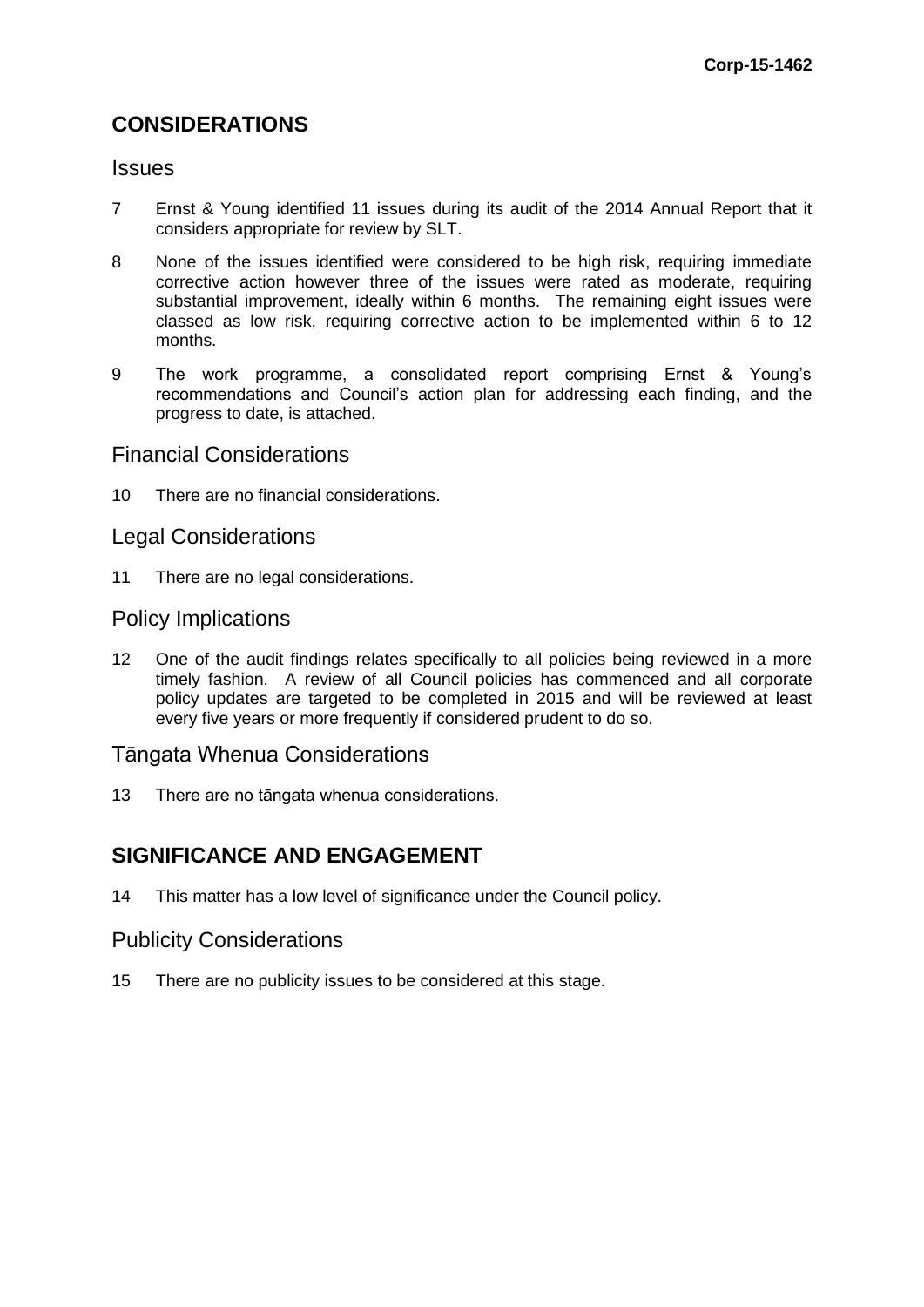## **RECOMMENDATIONS**

16 That the Audit and Risk Subcommittee note the progress made on the recommendations in Ernst & Young's Report on Control Findings for the year ended 30 June 2014 as per the Work Programme in Appendix 1 to this report Corp-15-1462.

**Report prepared by: Approved for submission by:**

**Mark de Haast Financial Controller** **Wayne Maxwell Group Manager Corporate Services**

**Approved for submission by:**

**Stephen McArthur Group Manager Strategy & Planning**

Appendix 1 -Work Programme for audit findings for the year ended 30 June 2014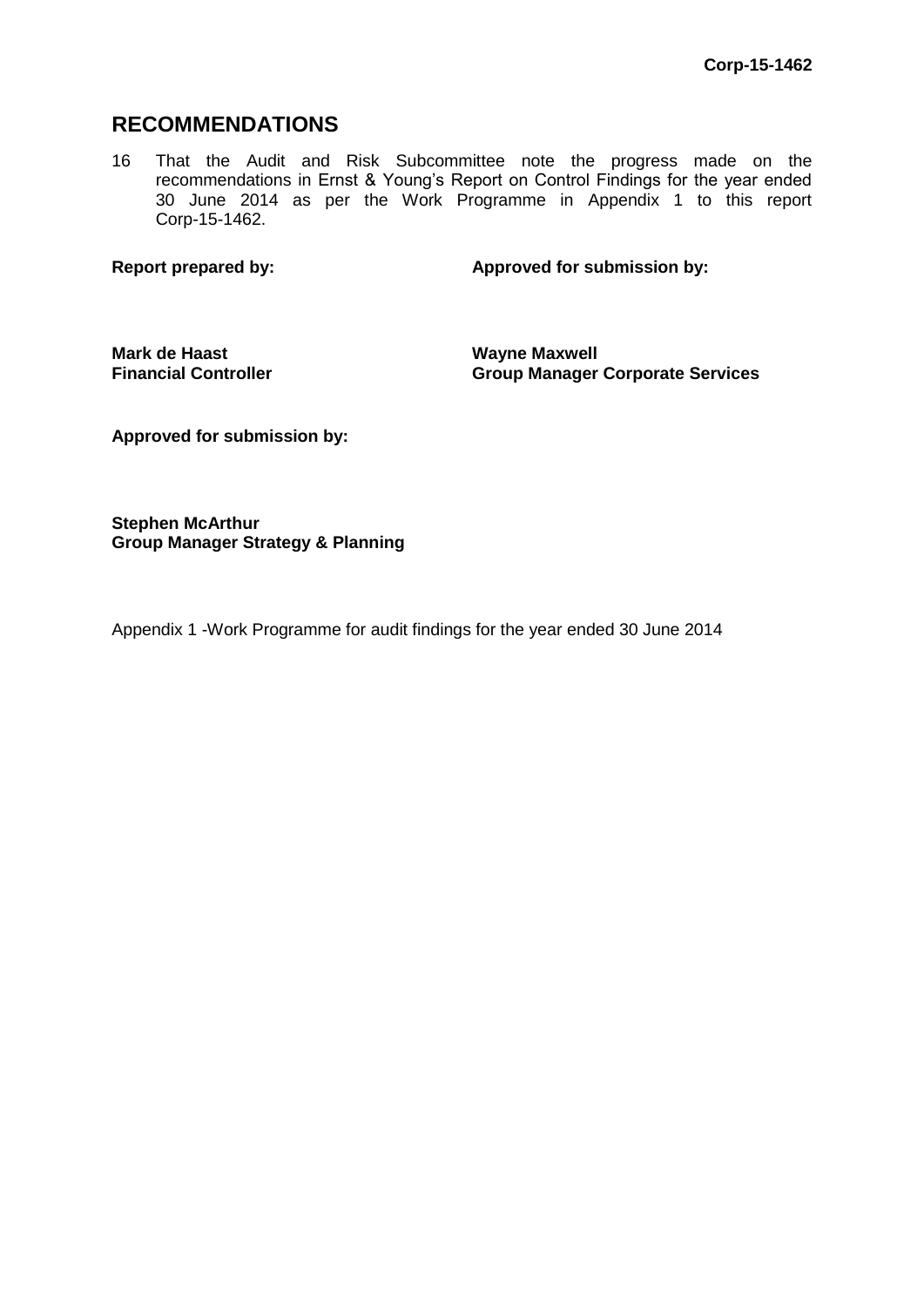Work programme for audit findings for the year ended 30 June 2014

| No.         | <b>Control</b><br>finding and<br>risk ranking                     | <b>Target date</b><br><b>for</b><br>completion<br>and current<br>status | <b>Ernst &amp; Young</b><br><b>Audit</b><br><b>Recommendation</b>                                                                                                                                                                                                                                                                                                 | <b>Council's Response</b>                                                                                                                                                                                                                                                                                                                                                                                                                                                                           | <b>Action Plan</b>                                                                                                                                                                         | <b>Responsibility</b>                              | <b>Progress to date</b>                                                                                                                                                                                                                                                                                                                                                                                                                                                                                                       |
|-------------|-------------------------------------------------------------------|-------------------------------------------------------------------------|-------------------------------------------------------------------------------------------------------------------------------------------------------------------------------------------------------------------------------------------------------------------------------------------------------------------------------------------------------------------|-----------------------------------------------------------------------------------------------------------------------------------------------------------------------------------------------------------------------------------------------------------------------------------------------------------------------------------------------------------------------------------------------------------------------------------------------------------------------------------------------------|--------------------------------------------------------------------------------------------------------------------------------------------------------------------------------------------|----------------------------------------------------|-------------------------------------------------------------------------------------------------------------------------------------------------------------------------------------------------------------------------------------------------------------------------------------------------------------------------------------------------------------------------------------------------------------------------------------------------------------------------------------------------------------------------------|
| $\mathbf 1$ | <b>Review of</b><br>asset<br>revaluation<br>reports<br>(Moderate) | 18 Mar 2015<br>(on track)                                               | We recommend<br>that management<br>involved in the<br>preparation of the<br>annual financial<br>statements are<br>actively involved in<br>the valuation<br>process and<br>complete sufficient<br>due diligence to<br>satisfy themselves<br>that the information<br>presented in the<br>valuation report is<br>appropriate for<br>financial reporting<br>purposes. | Council agrees with<br>the recommendation<br>and notes the<br>valuation process<br>requires improvement<br>in terms of clarity of<br>project scope and<br>deliverables, end to<br>end process<br>management and an<br>impact assessment<br>and review process<br>for Senior<br>Management to<br>validate the proposed<br>asset revaluations.<br>Council intends to<br>review its current<br>asset revaluation<br>policy and will<br>consider an annual<br>rolling programme of<br>asset valuations. | Develop an annual<br>rolling programme of<br>asset valuations from<br>2015/16 including a<br>competitive and robust<br>procurement process<br>for independent and<br>registered valuer(s). | Financial<br>Controller with<br><b>SLT</b> support | An asset revaluation<br>shared services model is<br>being actively discussed<br>with Porirua City Council<br>(PCC) with two main<br>objectives:<br>1. KCDC to transition to<br>an optimised annual<br>rolling asset<br>revaluation model<br>similar to or the same<br>as PCC's programme.<br>2.<br>Ensuring a<br>competitive tender<br>process for registered<br>valuers through<br>scalability and strong<br>procurement<br>management.<br>KCDC and PCC are to<br>meet in late February to<br>develop a procurement<br>plan. |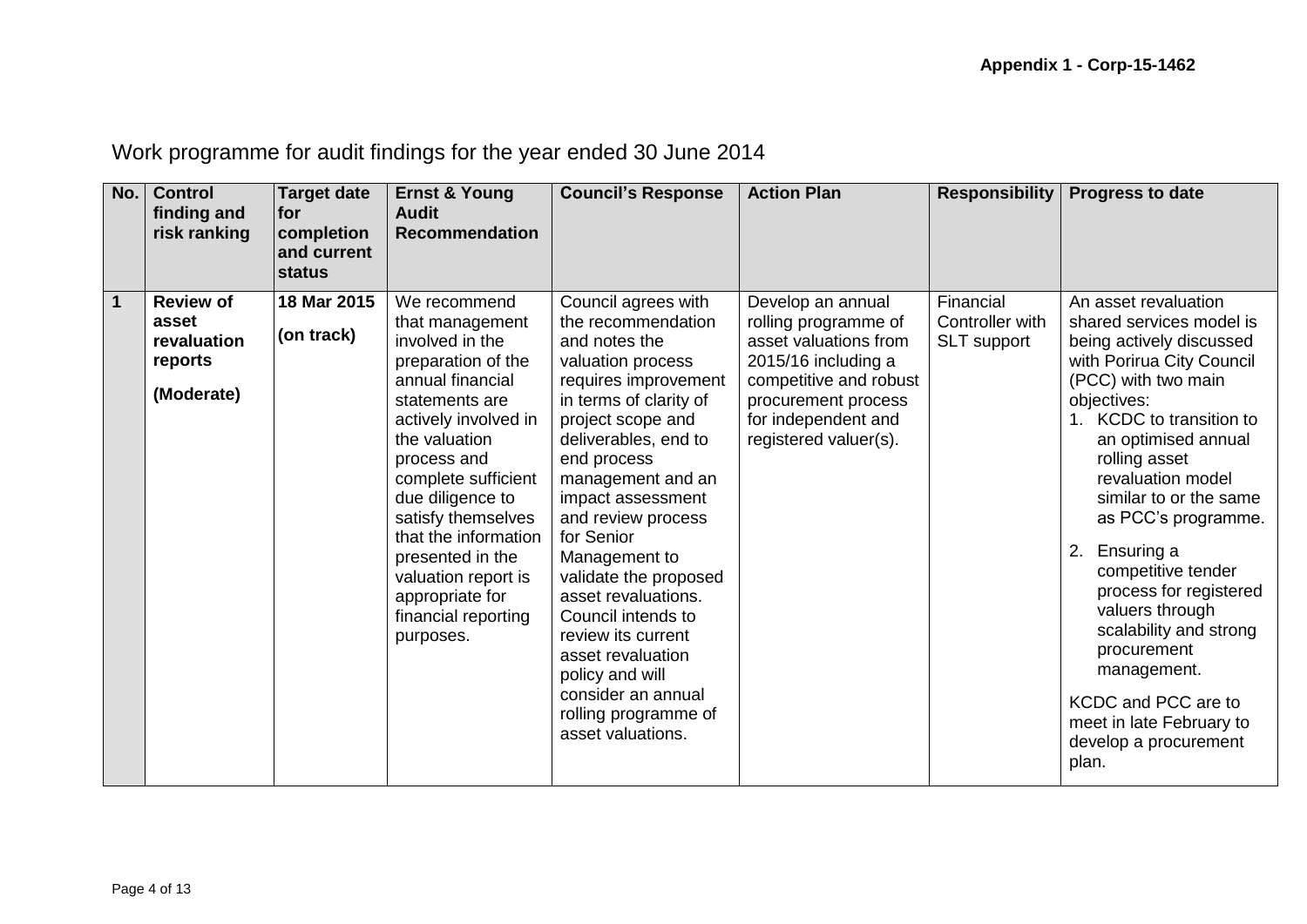| No.            | <b>Control</b><br>finding and<br>risk ranking                      | <b>Target date</b><br>for<br>completion<br>and current<br>status | <b>Ernst &amp; Young</b><br><b>Audit</b><br><b>Recommendation</b>                                                                                                                                                                                                                                                                                                                                                                                               | <b>Council's Response</b>                                                                                                                                                                                                                            | <b>Action Plan</b>                                                                                                                             | <b>Responsibility</b>                                                                  | <b>Progress to date</b>                                                                                                                                                                                                                      |
|----------------|--------------------------------------------------------------------|------------------------------------------------------------------|-----------------------------------------------------------------------------------------------------------------------------------------------------------------------------------------------------------------------------------------------------------------------------------------------------------------------------------------------------------------------------------------------------------------------------------------------------------------|------------------------------------------------------------------------------------------------------------------------------------------------------------------------------------------------------------------------------------------------------|------------------------------------------------------------------------------------------------------------------------------------------------|----------------------------------------------------------------------------------------|----------------------------------------------------------------------------------------------------------------------------------------------------------------------------------------------------------------------------------------------|
| $\overline{2}$ | <b>Capital</b><br><b>Works in</b><br><b>Progress</b><br>(Moderate) | 18 Mar 2015<br>(on track)                                        | The risks we<br>identified in our<br>prior year review<br>continue to be<br>apparent, albeit at<br>a lower level, and<br>we recommend<br>that management<br>perform an overall<br>review on a<br>periodic basis of<br>each CWIP project<br>to ensure items are<br>capitalised on a<br>timely basis. We<br>expect<br>management to<br>implement<br>adequate<br>processes and<br>controls in place to<br>identify assets that<br>are no longer<br>CWIP in nature. | Council agrees with<br>the recommendation<br>and notes that further<br>improvement is<br>required. CWIP will<br>be extensively<br>reviewed at least<br>quarterly or more<br>frequently if<br>appropriate (e.g.<br>completion of a major<br>project). | CWIP will be<br>extensively reviewed<br>at least quarterly or<br>more frequently if<br>appropriate (e.g.<br>completion of a major<br>project). | Financial<br>Controller with<br><b>Capital Project</b><br>Managers' and<br>SLT support | The capital works in<br>progress has been<br>substantially reviewed for<br>the 6 months ended<br>31 December 2014. The<br>review included verifying<br>that all expenditure was<br>related to capital spending<br>and compliant with policy. |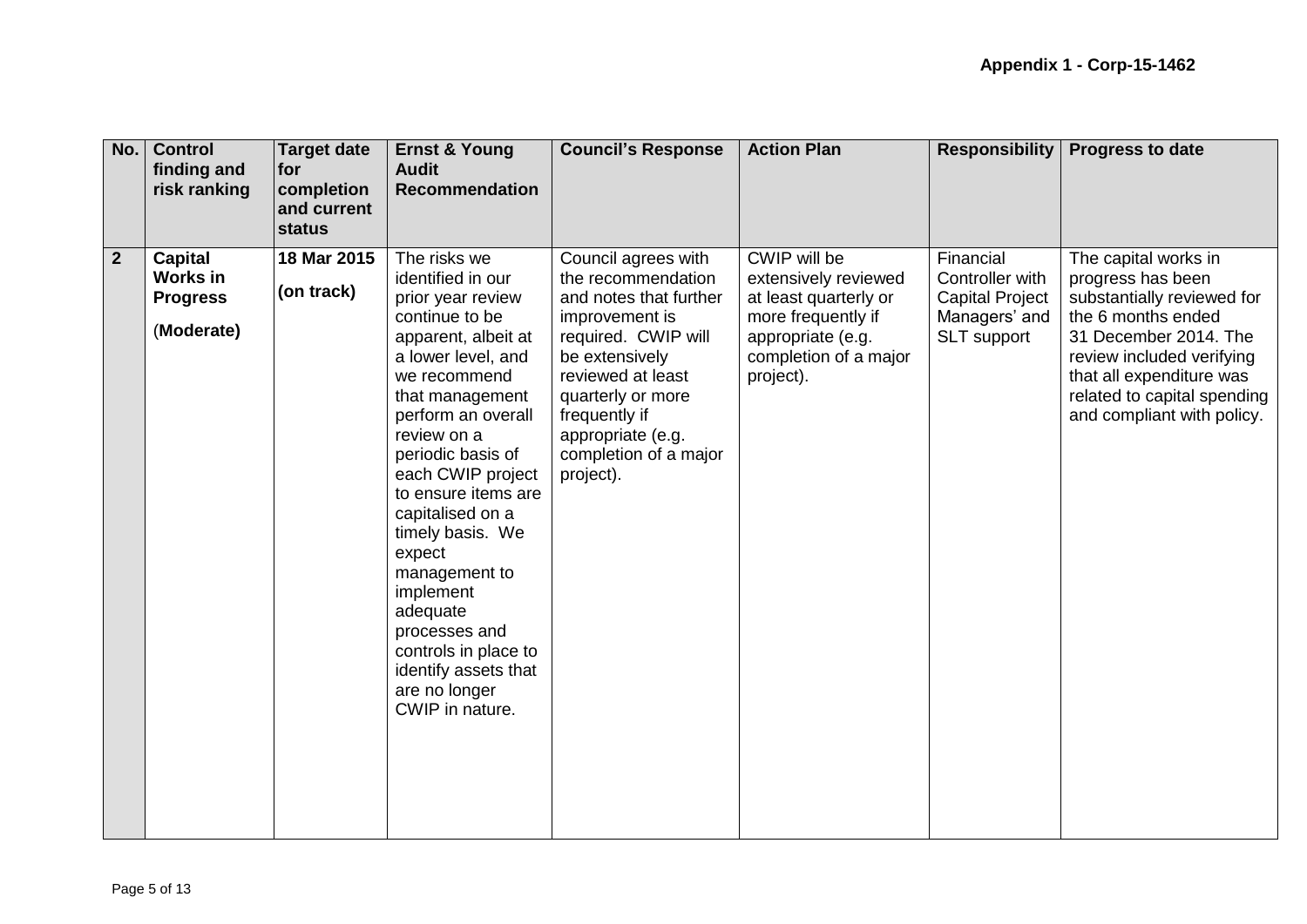| No.          | <b>Control</b><br>finding and<br>risk ranking                                                         | <b>Target date</b><br>for<br>completion<br>and current<br>status | <b>Ernst &amp; Young</b><br><b>Audit</b><br><b>Recommendation</b>                                                                                                                                                                                 | <b>Council's Response</b>                                                                                                                                                                                                                                                                                                                                                                                                                                                                                                                                                  | <b>Action Plan</b>                                                                                                                                                                                                                                                                               | <b>Responsibility</b>                                                                                     | <b>Progress to date</b>                                                                                                                                                                                                                                                                                                                                              |
|--------------|-------------------------------------------------------------------------------------------------------|------------------------------------------------------------------|---------------------------------------------------------------------------------------------------------------------------------------------------------------------------------------------------------------------------------------------------|----------------------------------------------------------------------------------------------------------------------------------------------------------------------------------------------------------------------------------------------------------------------------------------------------------------------------------------------------------------------------------------------------------------------------------------------------------------------------------------------------------------------------------------------------------------------------|--------------------------------------------------------------------------------------------------------------------------------------------------------------------------------------------------------------------------------------------------------------------------------------------------|-----------------------------------------------------------------------------------------------------------|----------------------------------------------------------------------------------------------------------------------------------------------------------------------------------------------------------------------------------------------------------------------------------------------------------------------------------------------------------------------|
| $\mathbf{3}$ | <b>Non-financial</b><br>performance<br>$reporting -$<br>review of<br>underlying<br>data<br>(Moderate) | 18 Mar 2015<br>(on track)                                        | As part of the<br>Council's LTP it<br>should consider the<br>systems,<br>processes and<br>quality control over<br><b>KPI</b> reporting<br>necessary to<br>ensure actual<br>performance is<br>captured, recorded<br>and reported<br>appropriately. | The Council is<br>reviewing its systems<br>and process for<br>collecting and<br>reporting against<br>KPI's as part of the<br>development of the<br>2015 - 2035 Long<br>Term Plan. This will<br>include ensuring that<br>KPI's are SMART and<br>good systems are in<br>place to capture and<br>report data to support<br>reporting. This will<br>include reviewing<br>existing processes to<br>ensure the integrity of<br>non-financial data<br>loaded into NCS for<br><b>KPI</b> reporting<br>purposes. These<br>changes will impact<br>for the 2015/16<br>financial year. | Develop a Project<br>Plan for<br>developing the<br>Performance<br>Management<br>Framework<br><b>Review the KPIs</b><br>and the current<br>performance<br>management<br>environment in<br>Council. This<br>includes the policy,<br>procedures and<br>quality control over<br><b>KPI</b> reporting | Group<br>Manager<br>Strategy and<br>Partnerships<br>and Manager<br>Corporate<br>Planning and<br>Reporting | Work is well underway to<br>address this control<br>finding. This work is<br>occurring as part of the<br>project to review the<br>Council's current non-<br>financial performance<br>framework. The long term<br>KPI review is to be<br>presented to Council over<br>the coming month so that<br>the outcome of this work<br>can be reflected in the<br>2015/35 LTP. |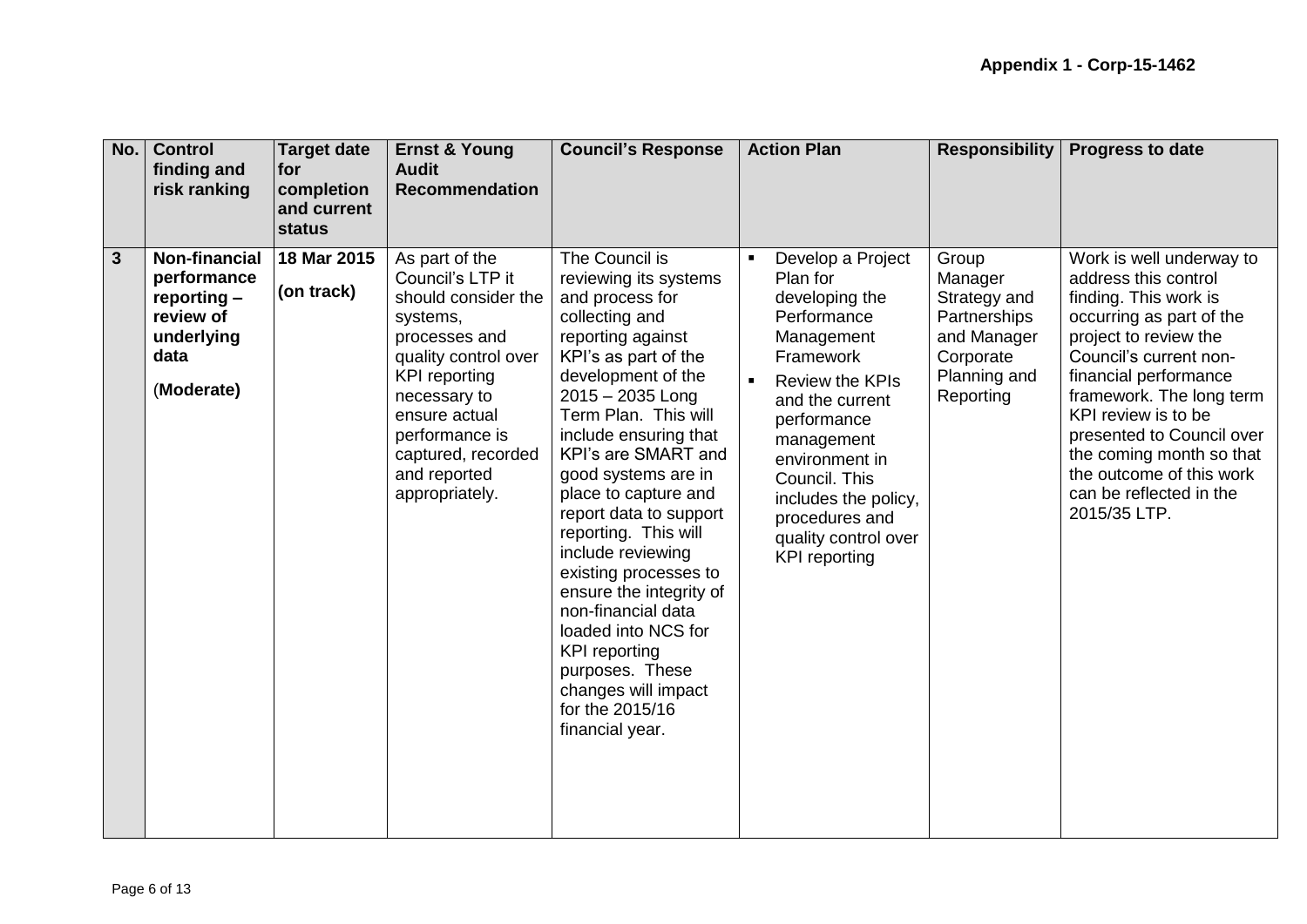| No.            | <b>Control</b><br>finding and<br>risk ranking                                                              | <b>Target date</b><br>for<br>completion<br>and current<br>status | <b>Ernst &amp; Young</b><br><b>Audit</b><br><b>Recommendation</b>                                                                                                                                                                                                                                                                               | <b>Council's Response</b>                                                                                                                                                                                                                                                                                                                                                                                                                                                                   | <b>Action Plan</b>                                                                                                                                                                                                                                                                                                                                                                                                                                                                                                                                                                           | <b>Responsibility</b>                                                                                     | <b>Progress to date</b>                                                                                                                                                                                                                                                                                                                                              |
|----------------|------------------------------------------------------------------------------------------------------------|------------------------------------------------------------------|-------------------------------------------------------------------------------------------------------------------------------------------------------------------------------------------------------------------------------------------------------------------------------------------------------------------------------------------------|---------------------------------------------------------------------------------------------------------------------------------------------------------------------------------------------------------------------------------------------------------------------------------------------------------------------------------------------------------------------------------------------------------------------------------------------------------------------------------------------|----------------------------------------------------------------------------------------------------------------------------------------------------------------------------------------------------------------------------------------------------------------------------------------------------------------------------------------------------------------------------------------------------------------------------------------------------------------------------------------------------------------------------------------------------------------------------------------------|-----------------------------------------------------------------------------------------------------------|----------------------------------------------------------------------------------------------------------------------------------------------------------------------------------------------------------------------------------------------------------------------------------------------------------------------------------------------------------------------|
| $\overline{4}$ | Non-financial<br>performance<br>reporting -<br>clerical<br>accuracy of<br>reported<br>information<br>(Low) | 18 Sep 2015<br>(on track)                                        | Clarity of the<br>performance<br>framework not only<br>has benefit in<br>terms of the quality<br>of the<br>accountability<br>documentation we<br>audit, it has the<br>potential to deliver<br>significant<br>management utility<br>through focus on<br>the things that<br>matter in terms of<br>the Council<br>achieving its key<br>objectives. | As above, the Council<br>is reviewing its<br>systems and process<br>for collecting and<br>reporting against<br>KPI's as part of the<br>development of the<br>2015 - 2035 Long<br>Term Plan. This will<br>include reviewing<br>systems and process<br>to ensure that what is<br>reported aligns with<br>the agreed data<br>source. This will<br>occur through a<br>mixture of reviewing /<br>reinforcing<br>accountabilities and<br>processes used to<br>validate final reported<br>numbers. | The project plan seeks<br>to examine the<br>Council's performance<br>management<br>framework to identify<br>strengths and<br>weaknesses and<br>make<br>recommendations for<br>improvements with<br>associated time lines<br>and resource<br>allocation. Key initial<br>deliverables include:<br>The KPI review<br>Establishing<br>$\blacksquare$<br>performance logic<br>mapping to<br>Council's vision.<br>priorities and<br>outcomes<br><b>Ensuring the KPIs</b><br>$\blacksquare$<br>appropriate<br>alignment with<br>strategies,<br>priorities, and<br>community and<br>council outcomes | Group<br>Manager<br>Strategy and<br>Partnerships<br>and Manager<br>Corporate<br>Planning and<br>Reporting | Work is well underway to<br>address this control<br>finding. This work is<br>occurring as part of the<br>project to review the<br>Council's current non-<br>financial performance<br>framework. The long term<br>KPI review is to be<br>presented to Council over<br>the coming month so that<br>the outcome of this work<br>can be reflected in the<br>2015/35 LTP. |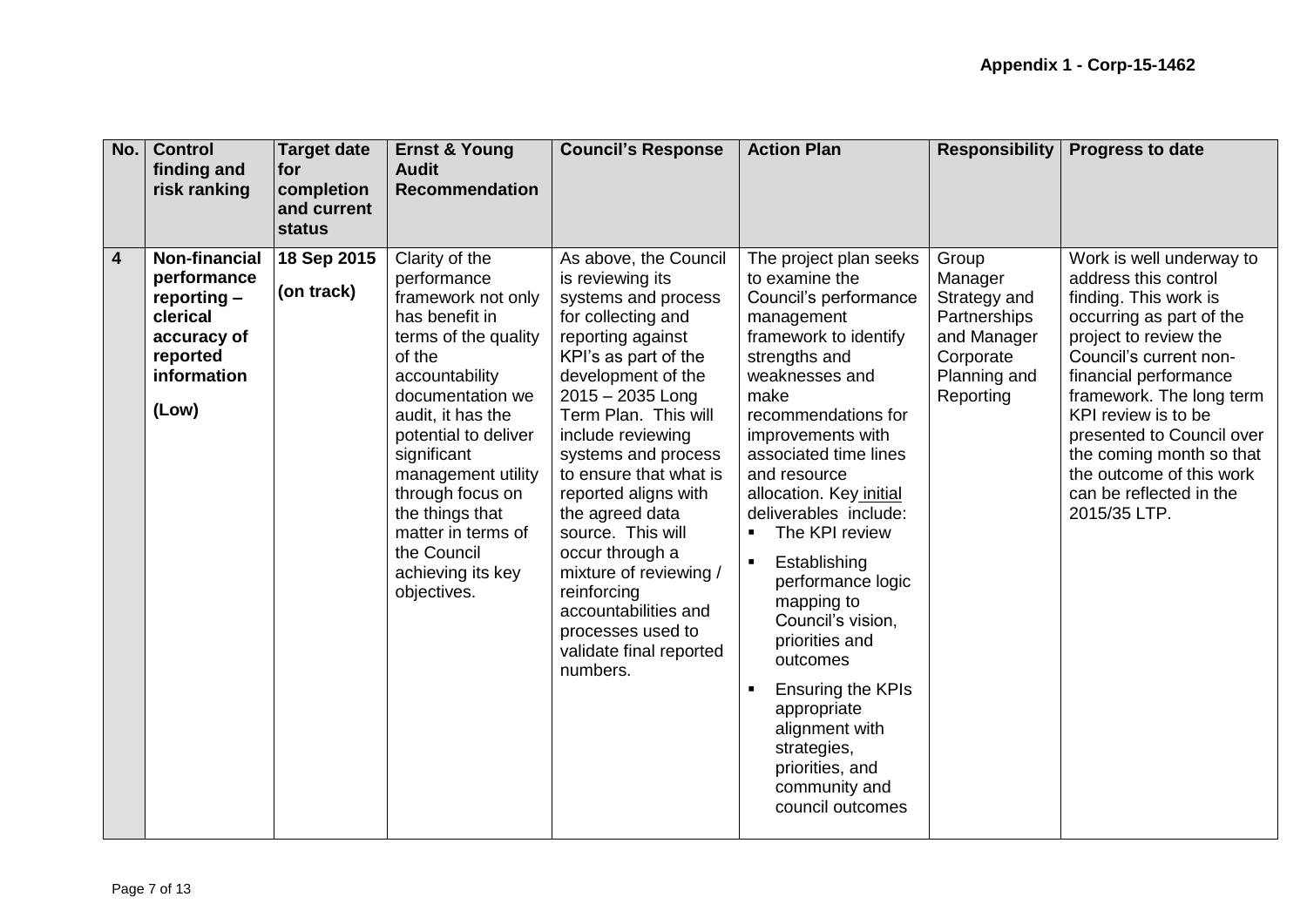| No.                     | <b>Control</b><br>finding and<br>risk ranking                  | <b>Target date</b><br>for<br>completion<br>and current<br><b>status</b> | <b>Ernst &amp; Young</b><br><b>Audit</b><br><b>Recommendation</b> | <b>Council's Response</b> | <b>Action Plan</b>                                                                                                                                                                                  | <b>Responsibility</b> | <b>Progress to date</b> |
|-------------------------|----------------------------------------------------------------|-------------------------------------------------------------------------|-------------------------------------------------------------------|---------------------------|-----------------------------------------------------------------------------------------------------------------------------------------------------------------------------------------------------|-----------------------|-------------------------|
| $\overline{\mathbf{4}}$ | <b>Non-financial</b><br>performance<br>reporting -<br>clerical |                                                                         |                                                                   |                           | Enhancing<br>$\blacksquare$<br>corporate<br>monitoring and<br>reporting processes                                                                                                                   |                       |                         |
|                         | accuracy of<br>reported<br>information<br>(continued)          |                                                                         |                                                                   |                           | Ensuring<br>$\blacksquare$<br>appropriate<br>consultation on<br>service levels<br>through the LTP                                                                                                   |                       |                         |
|                         |                                                                |                                                                         |                                                                   |                           | <b>Establishing self-</b><br>$\blacksquare$<br>assessment<br>processes<br>regarding KPI<br>reviews (including<br>evidence gathering<br>to support targets<br>and measures) for<br>activity managers |                       |                         |
|                         |                                                                |                                                                         |                                                                   |                           | Developing activity<br>$\blacksquare$<br>and cluster<br>dashboards or<br>plans on the page                                                                                                          |                       |                         |
|                         |                                                                |                                                                         |                                                                   |                           | Workshops by<br>$\blacksquare$<br>activity areas to<br>agree KPI<br>dashboards                                                                                                                      |                       |                         |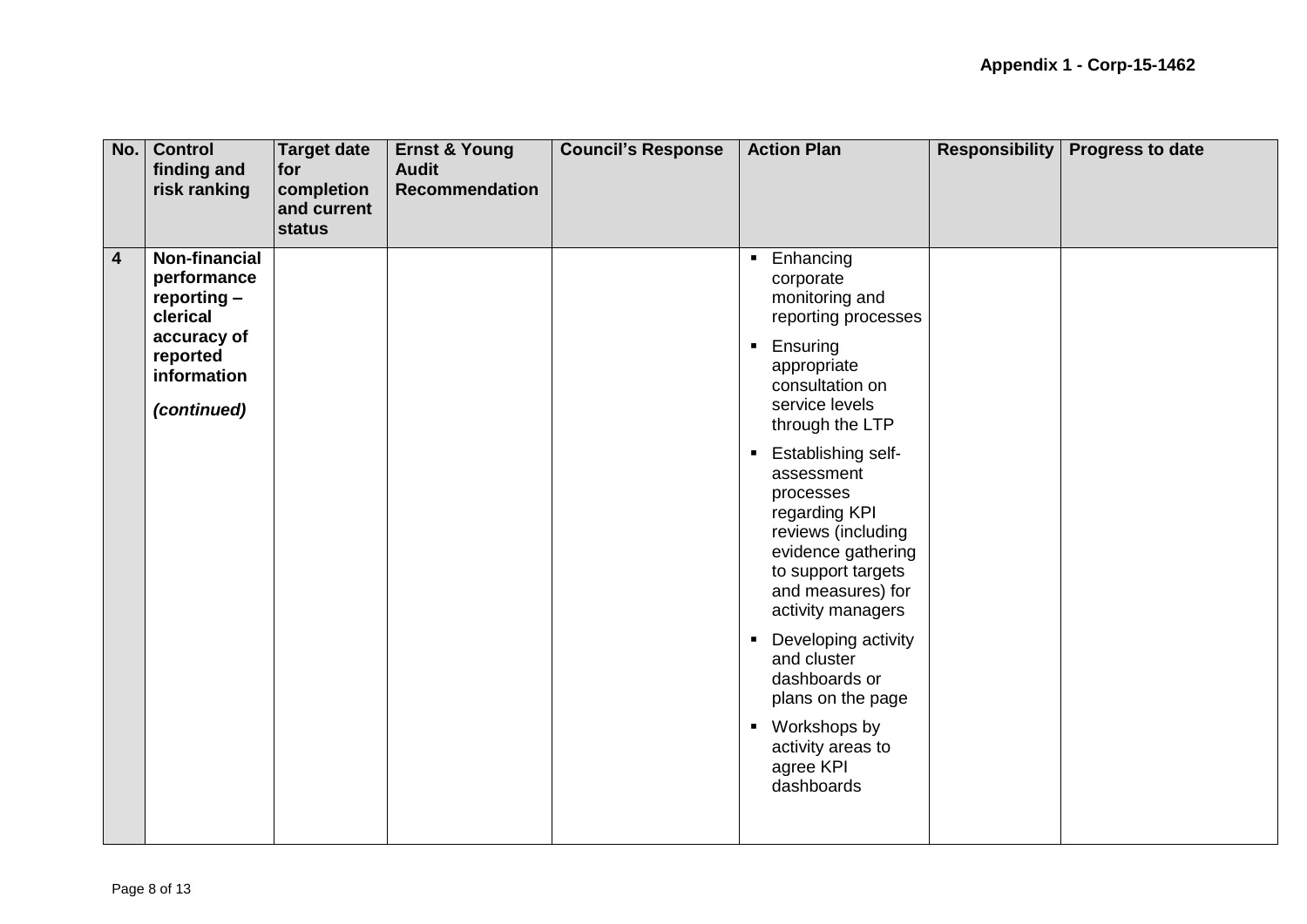| No. | <b>Control</b><br>finding and<br>risk ranking                                                                           | <b>Target date</b><br>for<br>completion<br>and current<br>status | <b>Ernst &amp; Young</b><br><b>Audit</b><br><b>Recommendation</b>                                                                                | <b>Council's Response</b>                                                                                                                                                                                                            | <b>Action Plan</b>                                                                                                                                                                                                | <b>Responsibility</b>                                        | <b>Progress to date</b>                                                                                               |
|-----|-------------------------------------------------------------------------------------------------------------------------|------------------------------------------------------------------|--------------------------------------------------------------------------------------------------------------------------------------------------|--------------------------------------------------------------------------------------------------------------------------------------------------------------------------------------------------------------------------------------|-------------------------------------------------------------------------------------------------------------------------------------------------------------------------------------------------------------------|--------------------------------------------------------------|-----------------------------------------------------------------------------------------------------------------------|
| 4   | <b>Non-financial</b><br>performance<br>reporting -<br>clerical<br>accuracy of<br>reported<br>information<br>(continued) |                                                                  |                                                                                                                                                  |                                                                                                                                                                                                                                      | Developing a<br>$\blacksquare$<br>performance<br>management<br>framework guidance<br>document and<br>corporate<br>performance<br>improvement plan<br>Creating a central<br>$\blacksquare$<br>repository for KPIs. |                                                              |                                                                                                                       |
| 5   | Authorisation<br>of payroll<br>voucher<br>(Low)                                                                         | 18 Sep 2015<br>(on track)                                        | We recommend<br>that management<br>emphasises the<br>importance of<br>following the<br>Council's<br>processes and<br>controls.                   | Council agrees with<br>the recommendation<br>and will review its<br>internal controls<br>around authorisation<br>of payroll vouchers.                                                                                                | Ensure payroll<br>vouchers are<br>appropriately<br>authorised each<br>month.                                                                                                                                      | Financial<br>Controller with<br>payroll officer<br>support   | A detailed review of<br>Council's internal controls<br>around authorisation of<br>payroll vouchers is in<br>progress. |
| 6   | <b>Payroll</b><br>Variance<br><b>Analysis</b><br>(Low)                                                                  | 18 Sep 2015<br>(on track)                                        | Management<br>emphasises the<br>importance of<br>following the<br>Council's<br>processes and<br>controls with the<br>individuals<br>responsible. | Council agrees with the<br>recommendation.<br>Council has<br>implemented a new<br>payroll reporting<br>system (Chris 21) over<br>the past 12 months and<br>will review its internal<br>controls around payroll<br>variance analysis. | Payroll Variance<br>Analysis Report will be<br>generated from Chris<br>21 each month and<br>explanations provided.                                                                                                | Organisational<br>Development<br>and Financial<br>Controller | A detailed review of<br>Council's internal controls<br>around Payroll Variance is<br>in progress.                     |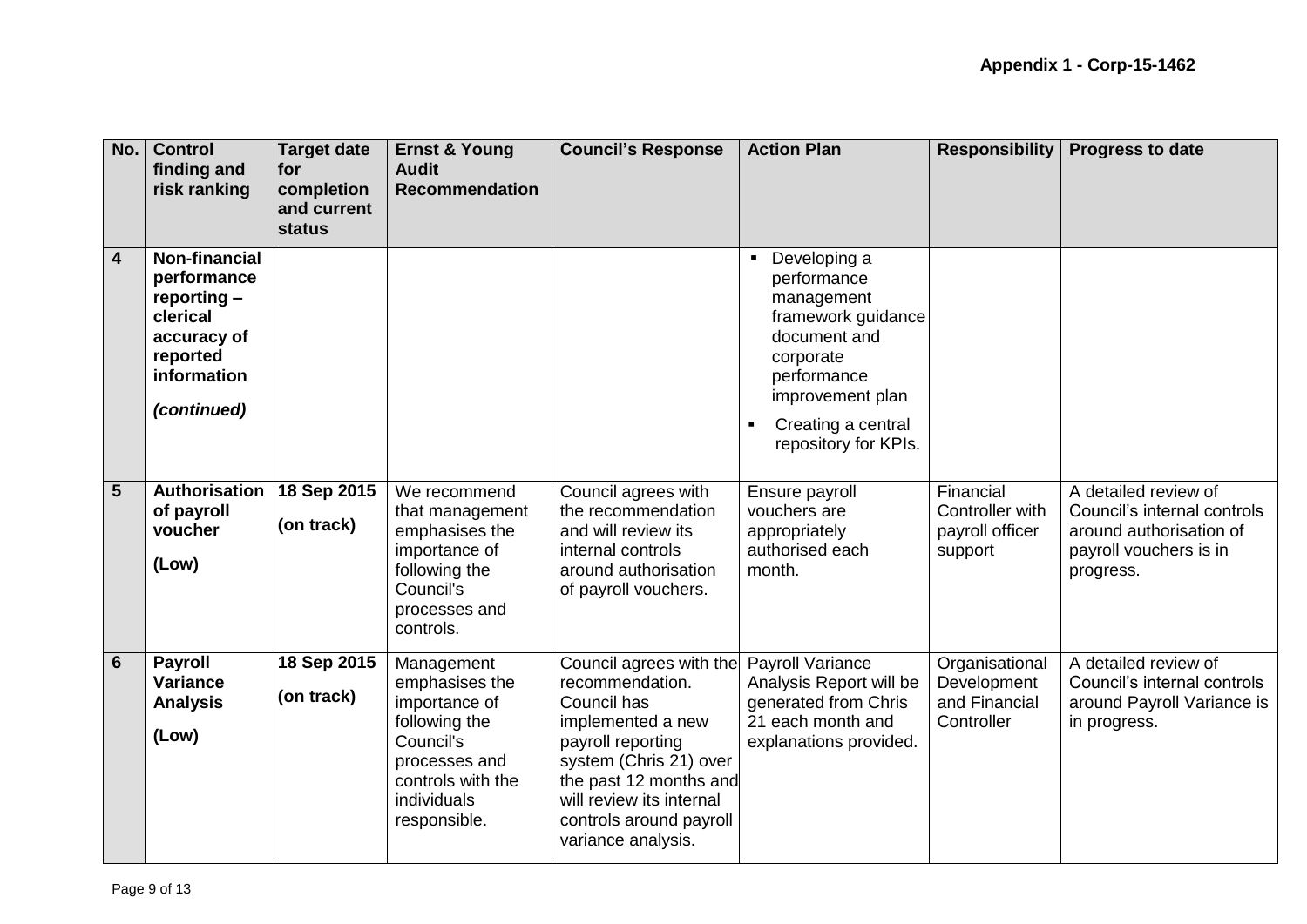| No.            | <b>Control</b><br>finding and<br>risk ranking                                         | <b>Target date</b><br>for<br>completion<br>and current<br>status | <b>Ernst &amp; Young</b><br><b>Audit</b><br><b>Recommendation</b>                                                                                                                                                        | <b>Council's Response</b>                                                                                                                                                   | <b>Action Plan</b>                                                                                                                                                                                                        | <b>Responsibility</b>                              | <b>Progress to date</b>                                                                                                                                                      |
|----------------|---------------------------------------------------------------------------------------|------------------------------------------------------------------|--------------------------------------------------------------------------------------------------------------------------------------------------------------------------------------------------------------------------|-----------------------------------------------------------------------------------------------------------------------------------------------------------------------------|---------------------------------------------------------------------------------------------------------------------------------------------------------------------------------------------------------------------------|----------------------------------------------------|------------------------------------------------------------------------------------------------------------------------------------------------------------------------------|
| $\overline{7}$ | <b>Agreement of</b><br>the fixed<br>asset register<br>to control<br>accounts<br>(Low) | 18 Sep 2015<br>(complete)                                        | A regular<br>reconciliation is<br>performed between<br>the fixed asset<br>register and the<br>general ledger.<br>This reconciliation<br>should be subject<br>to peer review to<br>enhance the quality<br>of the process. | Council agrees with<br>the recommendation<br>and notes the need to<br>improve the end to<br>end management of<br>fixed asset accounting<br>and reporting.                   | A Fixed Asset<br>Reconciliation is<br>performed monthly,<br>and then peer<br>reviewed and<br>authorised by<br>managers.                                                                                                   | Financial<br>Controller with<br><b>SLT</b> support | <b>Fixed Asset Register</b><br>Reconciliations are<br>completed monthly and<br>authorised by the<br>Manager, Financial<br>Accounting and the<br><b>Financial Controller.</b> |
| $\overline{8}$ | <b>Capital</b><br><b>Expenditure</b><br><b>Policy</b><br>(Low)                        | 18 Sep 2015<br>(complete)                                        | We recommend<br>that the KCDC<br>capitalisation<br>guidelines are<br>followed when<br>making the<br>decision whether to<br>capitalise<br>expenditure.                                                                    | Council agrees with<br>the recommendation.<br>As above, Council<br>notes the need to<br>improve the end to<br>end management of<br>fixed asset accounting<br>and reporting. | A detailed<br>transactional analysis<br>of the Capital Work in<br>Progress / Fixed<br>Assets additions must<br>be completed monthly<br>to ensure all items are<br>capital in nature and<br>compliant with KCDC<br>policy. | Financial<br>Controller with<br>SLT support        | A full review of financial<br>transactions from 1 July<br>2014 to 31 December<br>2014 has been<br>completed.                                                                 |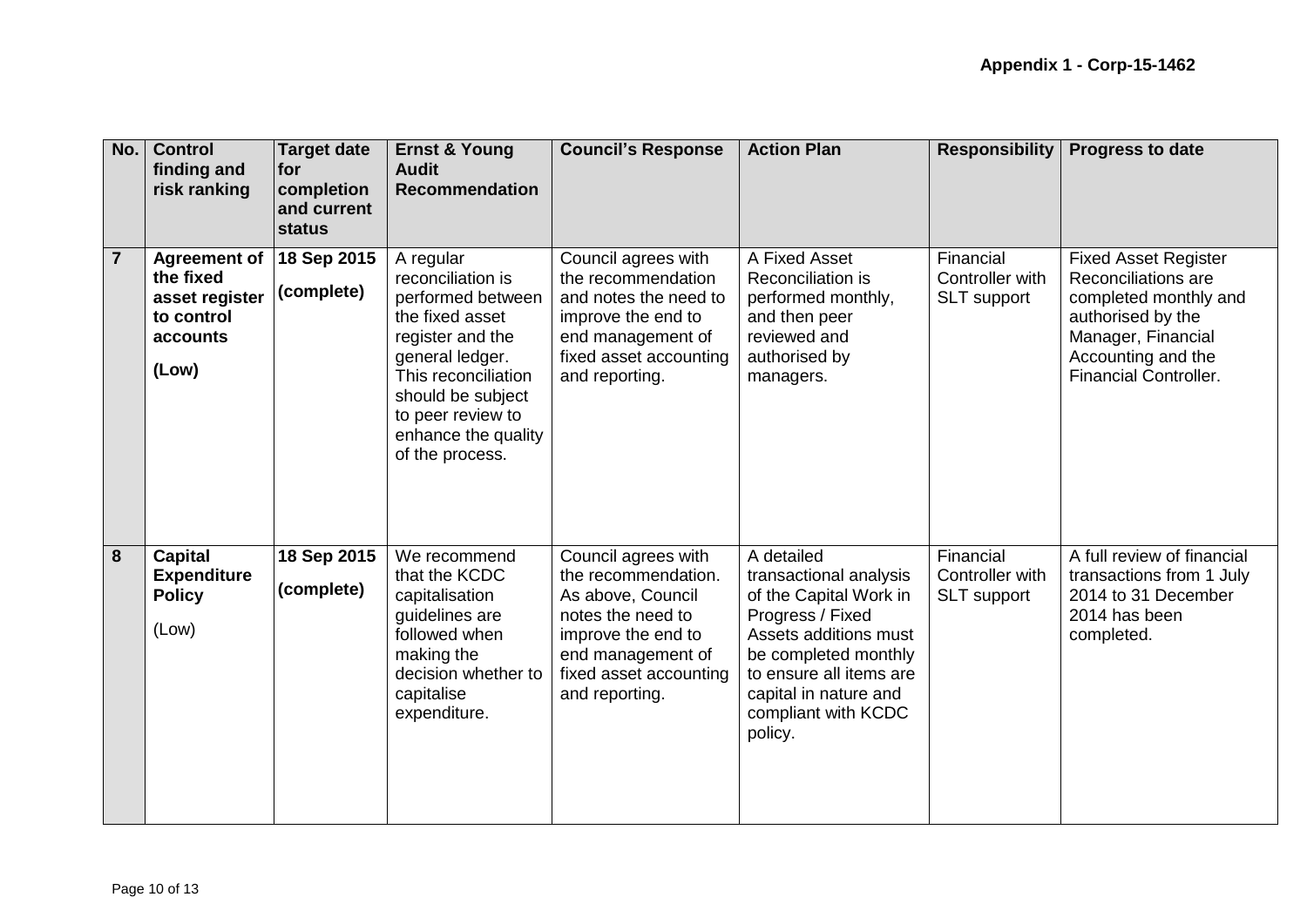| No.            | <b>Control</b><br>finding and<br>risk ranking | <b>Target date</b><br>for<br>completion<br>and current<br>status | <b>Ernst &amp; Young</b><br><b>Audit</b><br><b>Recommendation</b>                                                        | <b>Council's Response</b>                                                                                                                                                                                                                                                                                                                    | <b>Action Plan</b>                                                                                                                                                                                                    | <b>Responsibility</b> | <b>Progress to date</b>                                                                                                                             |
|----------------|-----------------------------------------------|------------------------------------------------------------------|--------------------------------------------------------------------------------------------------------------------------|----------------------------------------------------------------------------------------------------------------------------------------------------------------------------------------------------------------------------------------------------------------------------------------------------------------------------------------------|-----------------------------------------------------------------------------------------------------------------------------------------------------------------------------------------------------------------------|-----------------------|-----------------------------------------------------------------------------------------------------------------------------------------------------|
| $\overline{9}$ | <b>Timely review</b><br>of policies<br>(Low)  | 18 Sep 2015<br>(on track)                                        | Policies should be<br>reviewed<br>periodically to<br>ensure that they<br>correctly reflect<br>Council's<br>expectations. | Council agrees with<br>the recommendation<br>and further notes a<br>review of all Council<br>policies has<br>commenced. All<br>policy updates are<br>targeted to be<br>completed by 30 June<br>2015 and will be<br>reviewed at least<br>every five years or<br>more frequently if<br>considered prudent to<br>do so by Senior<br>Management. | A Register of all<br>Council Policies is to<br>be established and<br>each policy will be<br>reviewed at least<br>every five years or<br>more frequently if<br>considered prudent to<br>do so by Senior<br>Management. | <b>SLT</b>            | The corporate policy<br>register was completed in<br>December 2014 including<br>a draft schedule of<br>policies to be developed<br>and/or reviewed. |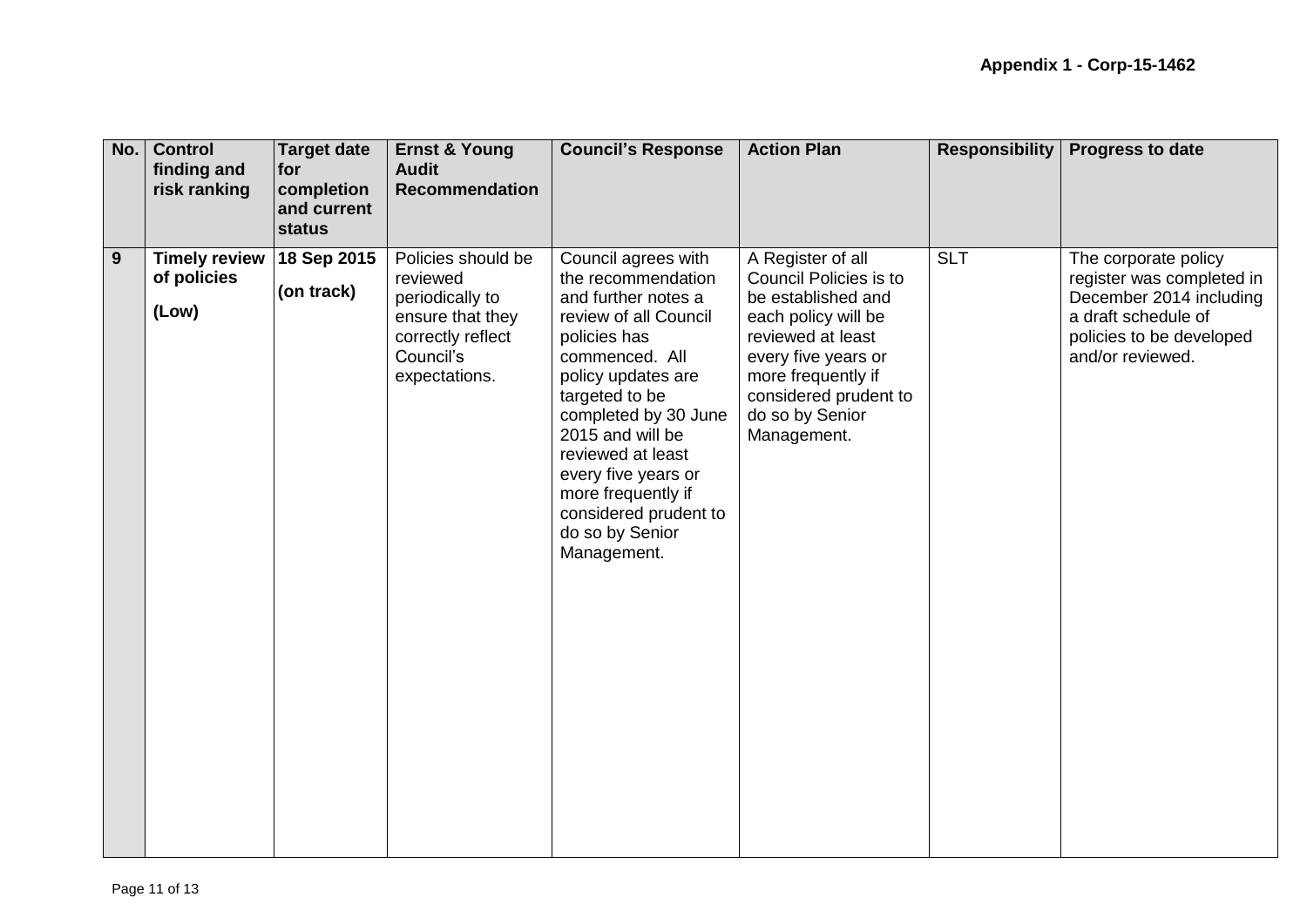| No. | <b>Control</b><br>finding and<br>risk ranking | Target date<br><b>for</b><br>completion<br>and current<br><b>status</b> | <b>Ernst &amp; Young</b><br><b>Audit</b><br><b>Recommendation</b>                                                                                                                                                                                                                                           | <b>Council's Response</b>                                                                                                                                                                                                                                                                                                                                                                                                                                                                                                                                                                                                                                                                                                                         | <b>Action Plan</b>                                                                                                                                                                                                                        | <b>Responsibility</b>                                                     | <b>Progress to date</b>                                                                                                                                                                                                      |
|-----|-----------------------------------------------|-------------------------------------------------------------------------|-------------------------------------------------------------------------------------------------------------------------------------------------------------------------------------------------------------------------------------------------------------------------------------------------------------|---------------------------------------------------------------------------------------------------------------------------------------------------------------------------------------------------------------------------------------------------------------------------------------------------------------------------------------------------------------------------------------------------------------------------------------------------------------------------------------------------------------------------------------------------------------------------------------------------------------------------------------------------------------------------------------------------------------------------------------------------|-------------------------------------------------------------------------------------------------------------------------------------------------------------------------------------------------------------------------------------------|---------------------------------------------------------------------------|------------------------------------------------------------------------------------------------------------------------------------------------------------------------------------------------------------------------------|
| 10  | <b>Building</b><br><b>Consents</b><br>(Low)   | 18 Sep 2015<br>(on track)                                               | We reiterate our<br>recommendation<br>that the Council<br>investigate as to<br>whether they are<br>classified as a<br>"holder" under the<br><b>Unclaimed Monies</b><br>Act 1971, and<br>whether they are<br>required to return<br>this money to the<br><b>Inland Revenue</b><br>Department if<br>unclaimed. | Council agrees with<br>the recommendation.<br>Over the last two years<br>the Council has been<br>actively working to<br>review each case and<br>refund the bonds<br>where appropriate. In<br>June 2012 the Council<br>had 1,406 bonds<br>outstanding and over<br>the last two years 582<br>bonds have been<br>refunded to<br>individuals. The<br>Council will continue to<br>review the bonds over<br>the coming year with<br>the aim of refunding all<br>applicable bonds.<br>Council has reviewed<br>the Unclaimed Money<br>Act 1971 and has<br>noted that we do not<br>appear to be listed as<br>a holder. We will<br>however elect to be<br>the holder and return<br>the money to the IRD if<br>we are not able to<br>locate the individuals. | Review the bonds<br>over the coming year<br>with the aim of<br>refunding all bonds<br>where appropriate.<br>Council will elect to be<br>the holder and return<br>the money to the IRD<br>if we are not able to<br>locate the individuals. | Group<br>Manager<br>Regulatory<br>Services and<br>Financial<br>Controller | The outstanding bond<br>liability will be reported<br>separately to the<br><b>Corporate Business</b><br>Committee each quarter<br>and will be substantially<br>reviewed six monthly. A<br>detailed review is in<br>progress. |